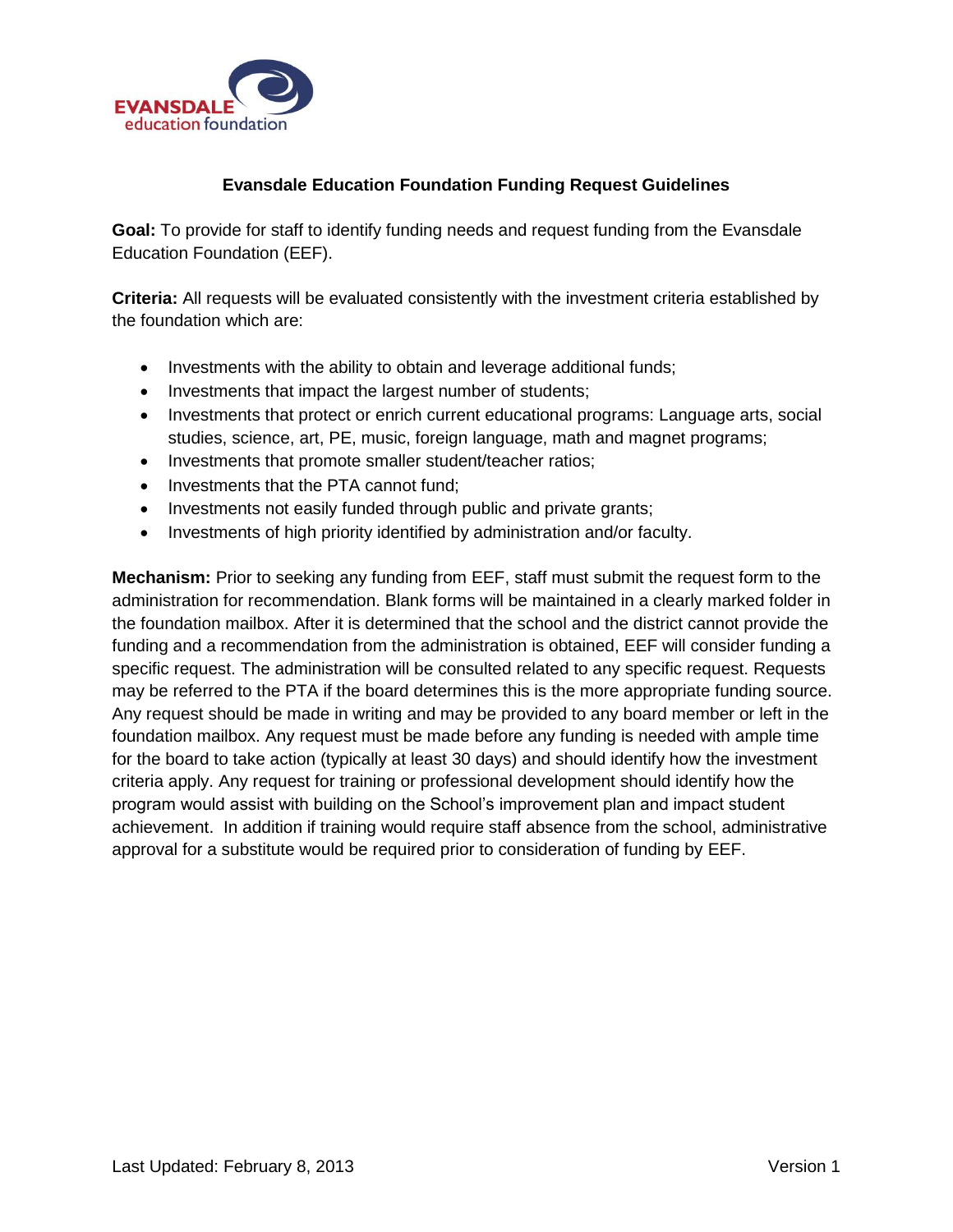

## **Form for Request for Funds (Additional Sheets May Be Attached)**

| Person Requesting:                                                                                                                                  |     |           |  |  |  |
|-----------------------------------------------------------------------------------------------------------------------------------------------------|-----|-----------|--|--|--|
| Amount Requested:                                                                                                                                   |     |           |  |  |  |
| Date Funds Needed:                                                                                                                                  |     |           |  |  |  |
| Please describe nature of request and attach any supplemental material deemed relevant:                                                             |     |           |  |  |  |
|                                                                                                                                                     |     |           |  |  |  |
|                                                                                                                                                     |     |           |  |  |  |
|                                                                                                                                                     |     |           |  |  |  |
|                                                                                                                                                     |     |           |  |  |  |
|                                                                                                                                                     |     |           |  |  |  |
|                                                                                                                                                     |     |           |  |  |  |
|                                                                                                                                                     |     |           |  |  |  |
|                                                                                                                                                     |     |           |  |  |  |
|                                                                                                                                                     |     |           |  |  |  |
|                                                                                                                                                     |     |           |  |  |  |
| <b>Administration Recommendation:</b>                                                                                                               | Yes | No.       |  |  |  |
| Have County Funds Been Requested?                                                                                                                   | Yes | <b>No</b> |  |  |  |
| Have PTA Funds Been Requested?                                                                                                                      | Yes | <b>No</b> |  |  |  |
|                                                                                                                                                     |     |           |  |  |  |
| If PTA funds have been requested, please describe response received:                                                                                |     |           |  |  |  |
|                                                                                                                                                     |     |           |  |  |  |
|                                                                                                                                                     |     |           |  |  |  |
|                                                                                                                                                     |     |           |  |  |  |
| If County funds have not been requested, please explain why:                                                                                        |     |           |  |  |  |
|                                                                                                                                                     |     |           |  |  |  |
|                                                                                                                                                     |     |           |  |  |  |
| Please describe how the request meets the following Investment Criteria (Circle "Yes" or "No"<br>for each criteria and provide more details below). |     |           |  |  |  |
| Investments with the ability to obtain and<br>leverage additional funds                                                                             | Yes | <b>No</b> |  |  |  |
|                                                                                                                                                     |     |           |  |  |  |